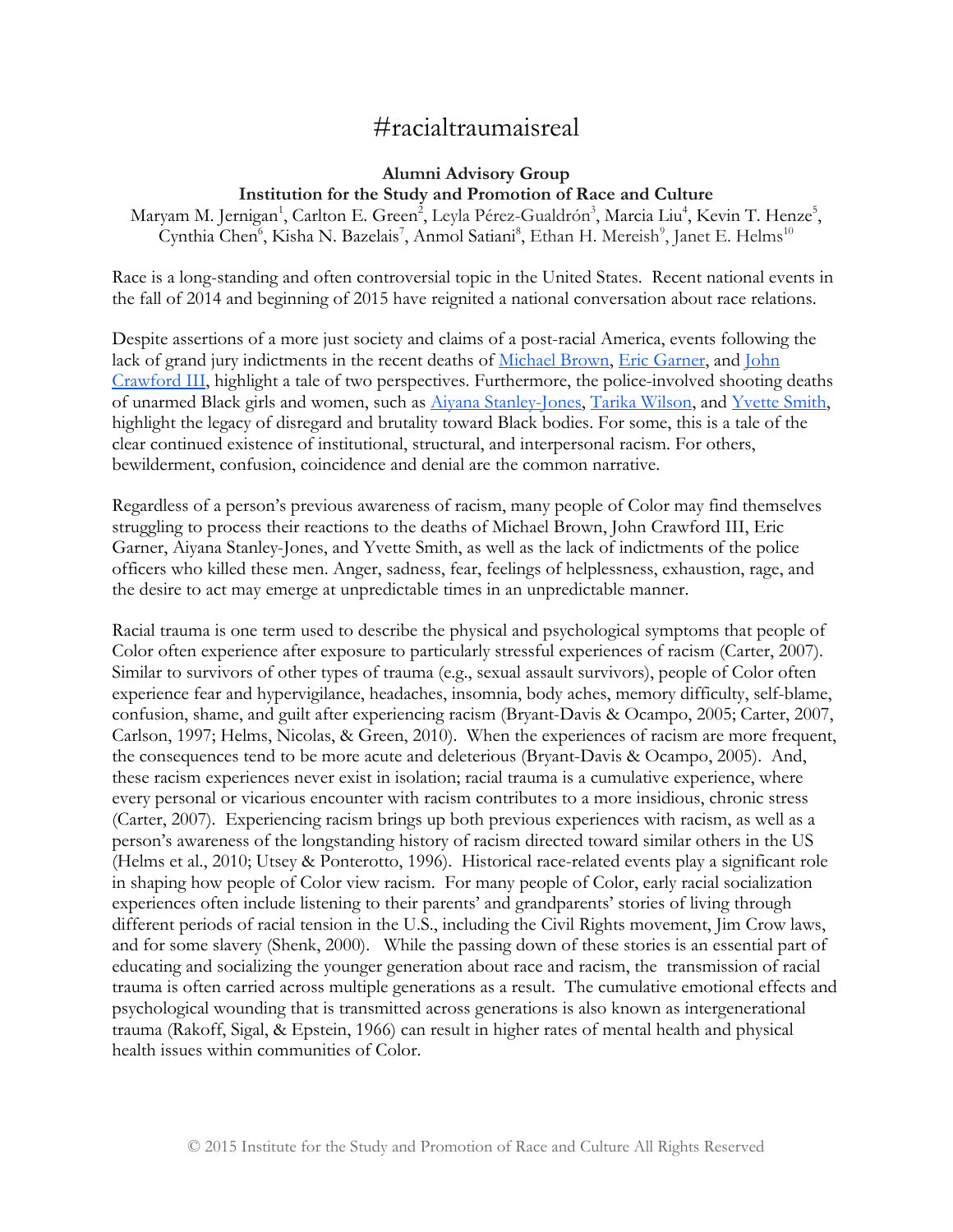Many mental health professionals and scholars have called for the recognition of racial trauma as a mental health concern. Too many accounts from student trainees, colleagues, and professionals demonstrate a lack of awareness, knowledge, and the practical skills needed to address such concerns. This obliviousness exists despite a pervasive body of literature that has explicitly stated that for many clients of Color, awareness of race and racial factors (e.g., racism, racial discrimination) is an important determinant in their ability to seek, continue, and benefit from mental health interventions.

We offer our recommendations as mental health professionals and advocates of the study and promotion of racial and cultural understanding and discussion. Specifically, we are hoping these recommendations will serve as a much-needed resource for people of Color. Many have written about the importance of repeated race-related traumatic events, but we felt few were speaking to the broad mental health impact we as a community are experiencing as both witnesses, participants, and mental health practitioners.

#### **Acknowledge**

There is no one way or "*right"* way to react. It is important to be aware and accept what you are feeling and thinking. Individuals or groups may respond to experiences of trauma differently. Developmental age and ability to express one's emotions can all affect whether or not a person wants to talk about the traumatic event or if verbalizing her or his emotions poses too much of a challenge. As such, younger children are going to experience and respond to traumatizing events in a different manner than adults. Therefore, it is important to actively check in with family and friends, including children. When doing so, pay attention to your nonverbal communication, as well as that of the person you are engaging. Our nonverbal behaviors are often a good way to communicate support, acknowledgement, and validation. Alternatively, attempting to multitask while checking in (e.g., scrolling through your cell phone) and partially listening can lead to feelings of disconnection, resentment, or invalidation.

Some helpful ways to increase self-awareness are journaling, practicing [mindful body scans](http://marc.ucla.edu/mpeg/Body-Scan-Meditation.mp3) to check your body for signs of stress and anxiety, and active reflection. Such activities can all serve to increase the ability to identify the range of emotions and physical reactions you may be experiencing, all of which are normal and should not be discounted.

#### **Discuss**

At times, it can be helpful to openly discuss your experiences following racially traumatizing situations. Talk to those that you trust, including: friends, family, confidantes, colleagues, and spiritual leaders. Open discussion can help to minimize the tendency to internalize negative racial experiences, which can lead to feelings of anger, sadness, or anxiety. Speaking to others who may have similar reactions can also be normalizing and validating. It is however helpful to be cautious about engaging in repetitive discussions with the same person, which may exacerbate negative reactions.

Determining when and how to engage in discussion, also requires some considerations. It is important to note that not everyone may serve as a source of support. Sometimes you may feel that discussions centering on the topic of race are more beneficial when they are confined to those with whom you closely identify racially and/or ethnically. This advisory is not always accurate, however. Just because a friend or family member has assisted you in navigating a difficult emotional experience previously, does not mean he or she is able to provide mutually-engaging and affirming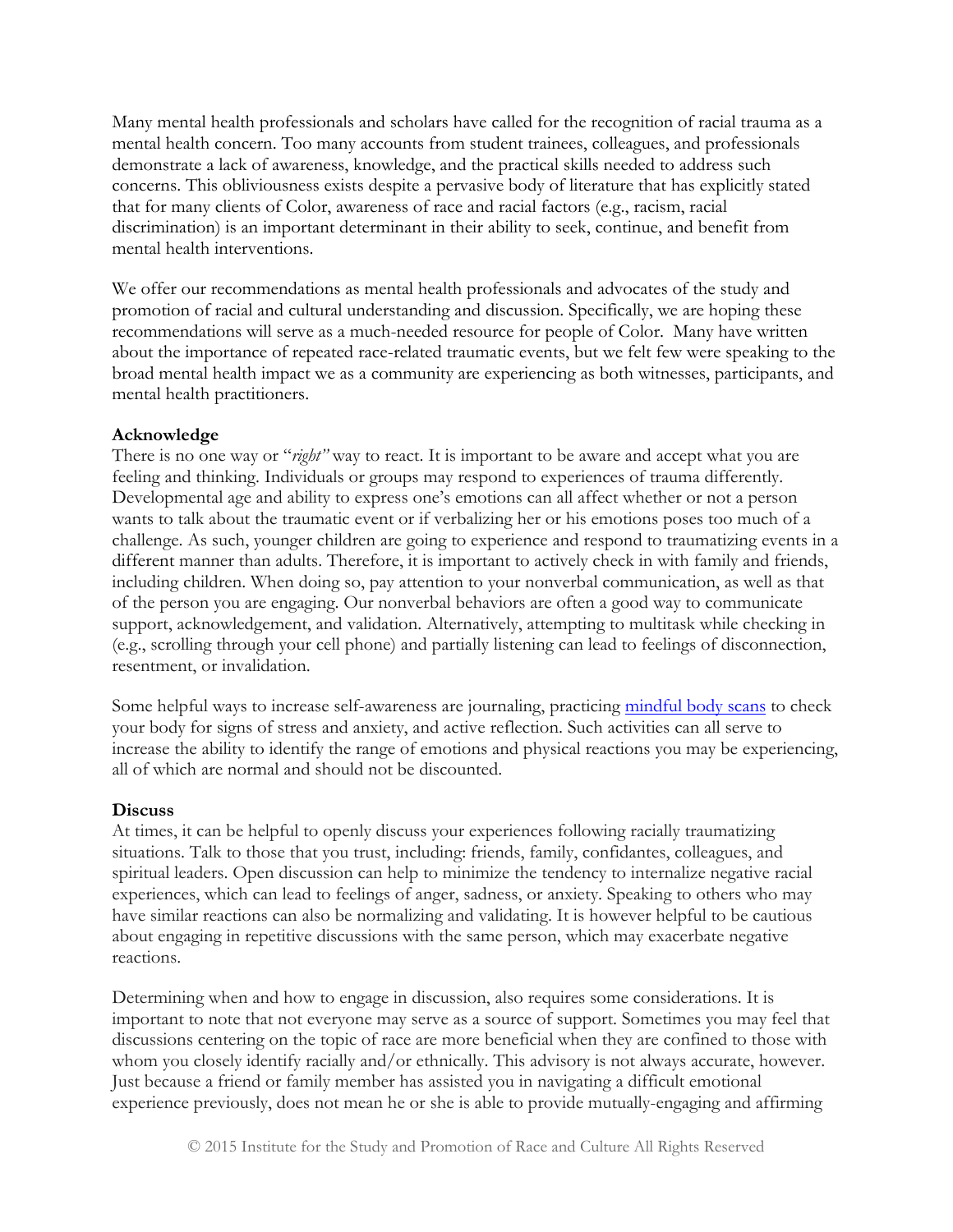conversations about racial topics. It may be necessary to avoid some people who you know *or* have recently encountered who may negatively impact your mood.

A person's ability to listen to your perspective, validate your experiences, and communicate an understanding of race and racism from a social, political, and historical context is most important. You may find that White allies, as well as People of Color, are able to engage in dialogue that is growth fostering. Progressive, nurturing cross-racial communication may also serve as a needed reminder to avoid gross generalizations regarding individuals from specific racial backgrounds. In other words, not all People of Color will understand issues of racism and discrimination in the same manner. Likewise, not all White people are incapable of understanding racism and lack the desire to promote social justice. White persons who embody a healthy and sophisticated racial consciousness are aware of racial systems of privilege, are able to discuss racism, recognize how it affects them personally, and, most importantly, act in an effort to combat racial discrimination.

### **Seek Support**

There are times when seeking guidance and support from others will help to facilitate positive coping and management of racial trauma responses. For some, beginning the process of selfexploration with a counseling professional at your workplace or local community agency will be beneficial. For others, guidance from trusted mentors, spiritual leaders, or religious organizations and groups may offer needed counsel and collective support.

### **Self Care**

The range of emotional and behavioral responses as a result of racial trauma requires proactive planning in order to begin the process of coping and healing. Self-care is a commonly recommended survival skill to promote a balance between mental and physical rest and activity and social interaction, especially in high stress situations. Self-care is deliberate and should be self-initiated to promote and maintain overall wellness. Whether done in groups or individually, the key is to minimize negative intake of information, including social media outlets or discussions, in an effort to enhance personal wellbeing. Self-care should involve activities that bring some pleasure and promote a healthy lifestyle to offset the effects of race-based stressors.

In an effort to buffer the emotional and physical consequences of racial trauma, one should plan activities that promote a healthy mind, body, and spirit. Internal coping strategies, such as mindfulness practices, meditation, reading, prayer, or other indigenous healing systems and faith practices serve to promote optimal mental, emotional, and spiritual wellbeing. They can offer encouragement, hope, and counter the often negative interactions and messaging present. Engaging in activities that allow you to process your emotions externally is also important. Painting, drawing, spoken word recitations, singing, or dancing provide a means to continue to process emotions through expression and body movement. Such activities are helpful as they may facilitate a release of "pent up" thoughts and feelings.

## **Empowerment through Resistance**

Experiences of racism and discrimination can lead to feelings of helplessness and hopelessness. After all, one does not *ask* to be treated negatively based on one's racial categorization. Prolonged personal experiences or the continued witnessing of racial discrimination can prompt avoidance, fatigue, secondary traumatic stress, or lack of motivation. To combat such feelings, for many it is important to engage in activities that may make them feel empowered and seek to promote change. Be proactive by channeling the hurt, anger, and feelings of hopelessness and helplessness that you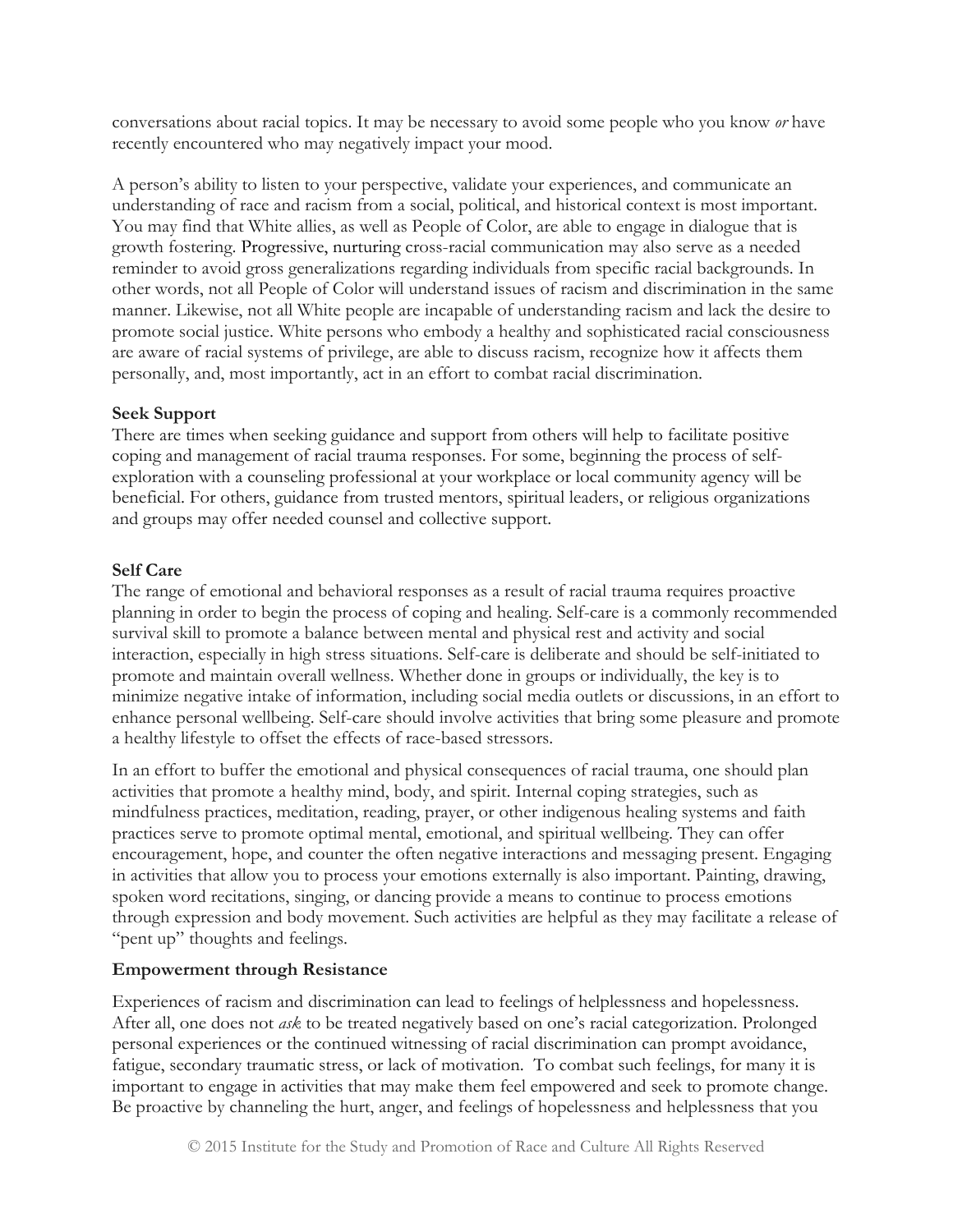are feeling by participating in social-change activities in your community. In doing so, you can use your voice to speak out against racial injustices. For example, if issues of race and culture are not discussed in your institution, some are moved to find ways to implement workshops that challenge the status quo and start dialogue. Consider making recommendations for consultants to assist in this process, as taking on such a role yourself may feel burdensome and lead to increased frustration. One can also look for local groups that are organizing protests against racism. If you do not wish to personally join a group or organization, consider signing petitions or giving monetary support to activist groups.

It is also important to stay connected to family and friends, community, neighborhood, and spiritual communities for shared wisdom and support and collective strength. Participation in protests with community and family is one way to cope and support one another through connection, solidarity, and strength across generations.

Other ways to feel empowered may involve mentoring youths or personal commentary. Mentoring programs that serve younger generations and teach them about racial-cultural issues and how to deal with systemic racism provide opportunities for connection and taking action against injustice. Acts of empowerment and resistance can also come through writing blogs, editorials, or poetry. If publishing your work publically online it often helpful to think about limiting exposure to the comments section that follows many online publications.

The aforementioned comments offer some guidance for how to identify, cope, and manage racial trauma. In essence, it may be a good idea to create what we refer to as the Racism Recovery Plan (RRP). The RRP is likely more beneficial when developed in advance of heightened experiences of racial trauma. It is based on the Substance Abuse and Mental Health Services Administration supported work of Mary Ellen Copeland (see [Copeland, 2002\)](http://store.samhsa.gov/product/Action-Planning-for-Prevention-and-Recovery-A-Self-Help-Guide/SMA-3720). Our hope is that a RRP can be created individually or in groups and used as a tool to ground oneself in the midst of racial trauma experiences. See table below.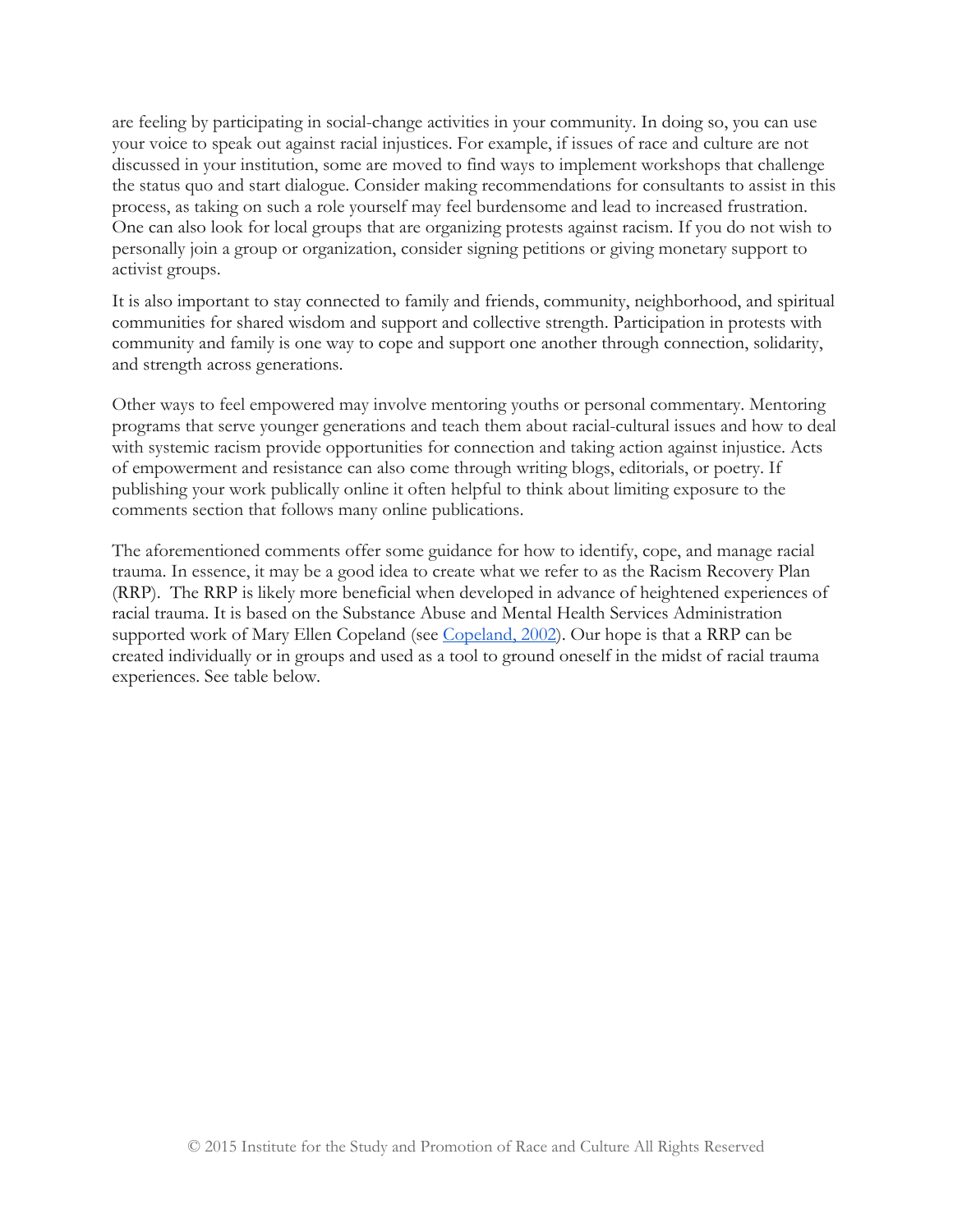## **Racism Recovery Plan Steps**

| $\mathbf{1}$     | <b>Racial Wellness</b><br><b>Toolbox</b>                                  | Describe what you are like when you are managing and<br>responding to racism in a healthy manner.                                                                                                                                                                                                                                                                                                                                                                                                                                 |
|------------------|---------------------------------------------------------------------------|-----------------------------------------------------------------------------------------------------------------------------------------------------------------------------------------------------------------------------------------------------------------------------------------------------------------------------------------------------------------------------------------------------------------------------------------------------------------------------------------------------------------------------------|
| $\overline{2}$   | Daily Maintenance of<br>Centeredness in the<br><b>Face of Racism</b>      | List connections or tools that help you maintain your centeredness<br>in the face of racism. Such items can include, but are not limited<br>to: a) Review Racial Identity Theory (see Helms); b) Connect with<br>friends who are equally or better able to engage in conversations<br>about racial awareness; c) Engage in prayer, spiritual practices or<br>use of mantras; d) Engage in activism; and e) Practice self-<br>management, such as healthy eating, exercise, and favorite<br>activities that help you feel centered |
| $\overline{3}$   | Racial Trauma<br>Triggers and<br><b>Response Plan</b>                     | List items or experiences that tend to result in racial trauma<br>symptoms (e.g., anger, isolation, sadness). After each item or<br>experience identify a specific centeredness response (e.g., calling a<br>friend, writing in your journal, activism).                                                                                                                                                                                                                                                                          |
| $\overline{4}$   | Racial Trauma Early<br><b>Warning Signs &amp;</b><br><b>Response Plan</b> | List early warning signs that you are experiencing racial trauma<br>(e.g., body aches, fatigue, anxiety, depression, difficulty sleeping)<br>and related ways of coping from your Daily Maintenance of<br>Centeredness (item #2) coping skills list.                                                                                                                                                                                                                                                                              |
| $\overline{5}$   | <b>Acute Racial Trauma</b><br>& Response Plan                             | List signs that you are experiencing acute racial trauma (e.g.,<br>hypervigilance; heightened emotional experiences, such as<br>depression, anxiety, and anger, which compromise your ability to<br>engage in chosen activities of work, sleep, or school). Identify an<br>action plan for each item on your list.                                                                                                                                                                                                                |
| $6 \overline{6}$ | <b>Crisis Planning</b>                                                    | Ask yourself how you would know if you were experiencing a<br>crisis due to racism (e.g., thoughts of harm to others and/or self;<br>inability to care for self and/or others; acute racial trauma<br>symptoms that last longer than a specified duration). List a<br>person(s) or additional resources to contact in the event you<br>experience such a crisis.                                                                                                                                                                  |
| $\overline{7}$   | <b>Post Crisis Planning</b>                                               | List ways of reconnecting with yourself and your communities to<br>regain centeredness in the face of racism.                                                                                                                                                                                                                                                                                                                                                                                                                     |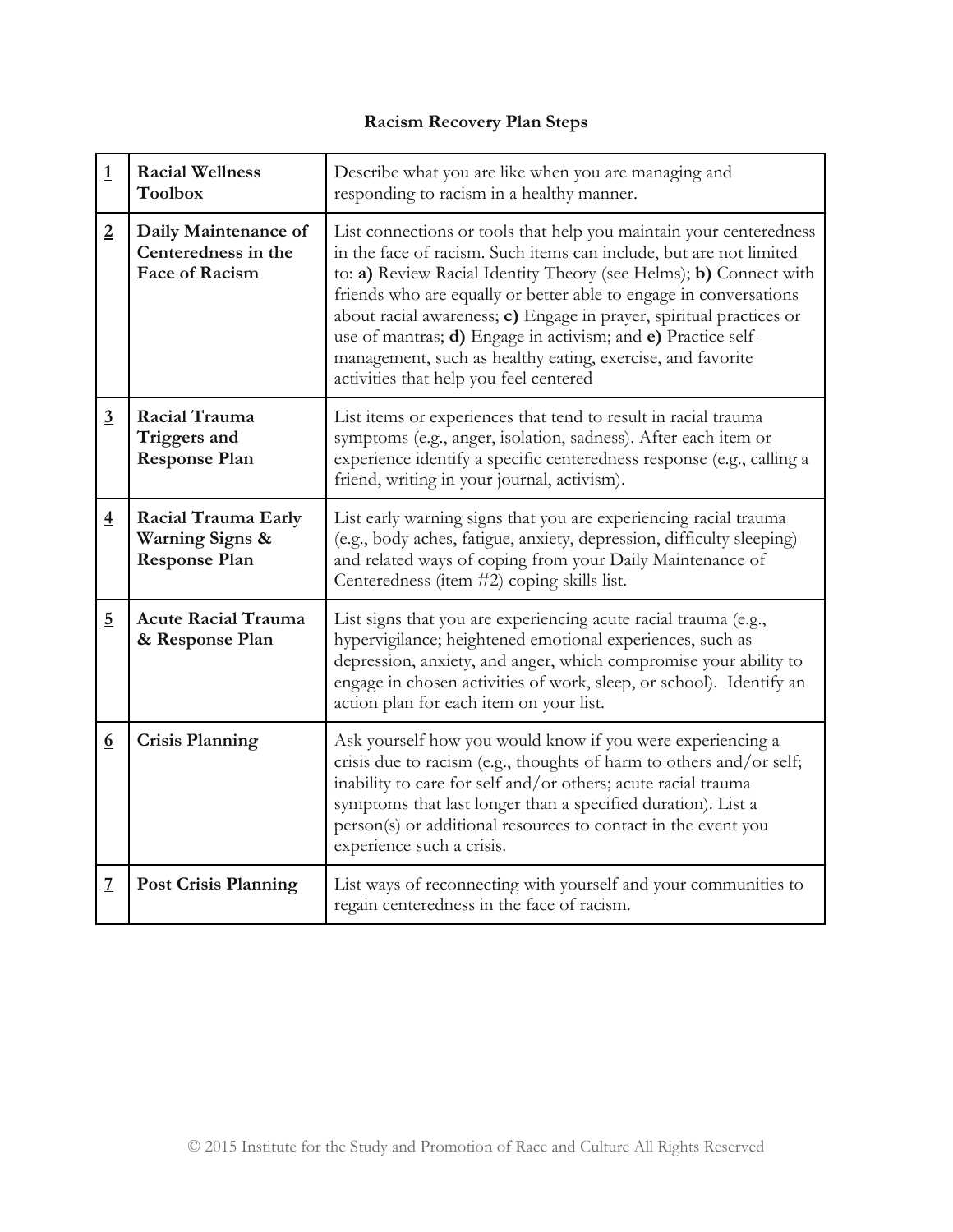#### References

Bryant-Davis, T., & Ocampo, C. (2005). Racist-incident-based trauma. *The Counseling Psychologist, 33*(4), 479-500.

Carlson, E.B. (1997). *Trauma assessments: Clinician's guide.* New York: Guilford Press.

Carter, R. T. (2007). Racism and psychological and emotional injury: Recognizing and assessing racebased traumatic stress. *The Counseling Psychologist, 35*(1), 13-105.

Copeland, M. (2002, January 1). Action Planning for Prevention and Recovery. Retrieved December 26, 2014, from<https://store.samhsa.gov/shin/content/SMA-3720/SMA-3720.pdf>

Helms, J. E., Nicolas, G., & Green, C. E. (2012). Racism and ethnoviolence as trauma: Enhancing professional and research training. *Traumatology*, *18*, 65-74.

Helms, J.E. (1995). An update of Helms's White and people of color racial identity models. In J.G. Ponterotto, J.M. Casas, L.A. Suzuki, & C.M. Alexander (Eds.). *Handbook of Multicultural Counseling* (pp. 181-198). Thousand Oaks, CA: Sage Publications, Inc.

Rakoff, V., Sigal, J.J., & Epstein N.B. (1966). Children and families of concentration camp survivors. *Canada's Mental Health, 14,* 24-26.

Shenk, D. (2000). Views of aging African American women: Memories within the historical context. *Journal of Aging and Identity, 5,* 109-125.

Utsey, S.O., & Ponterotto, J.G. (1996). Development and validation of the Index of Race-Related Stress (IRRS). *Journal of Counseling Psychology, 43,* 490-502.